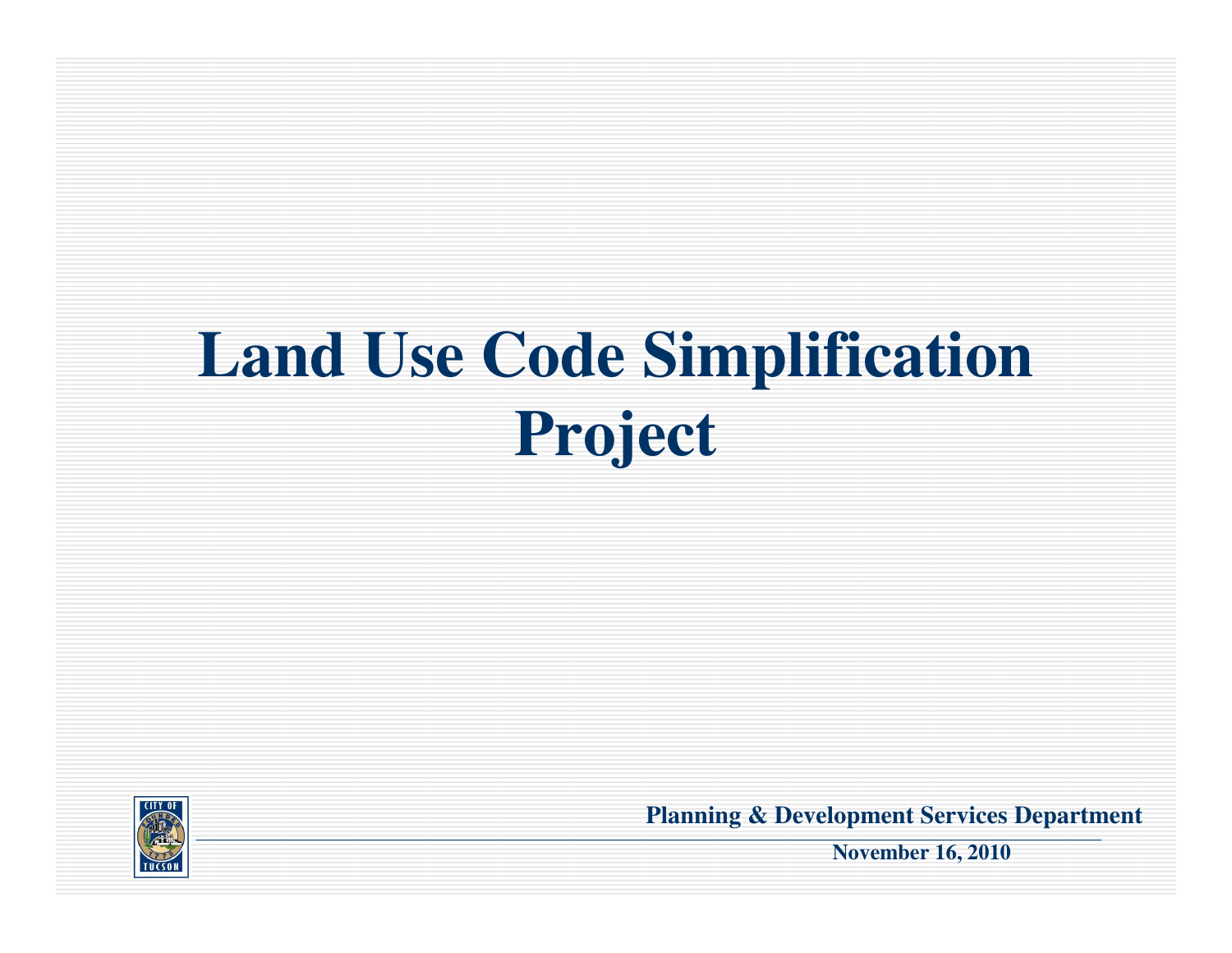## **Scope of Services**

- Follow diagnostic report recommendations consolidate procedures, reduce page flipping, clarify vagueness, emphasize simplicity;
- Reduce need for cross-referencing and redundancy;
- Use a simplified numbering system;
- Replace the development designator system with simpler dimensions by zone;
- Provide new language necessary for the transition from LUC to UDC;
- Acknowledge that other items may require revision during the project.



**Planning & Development Services Department**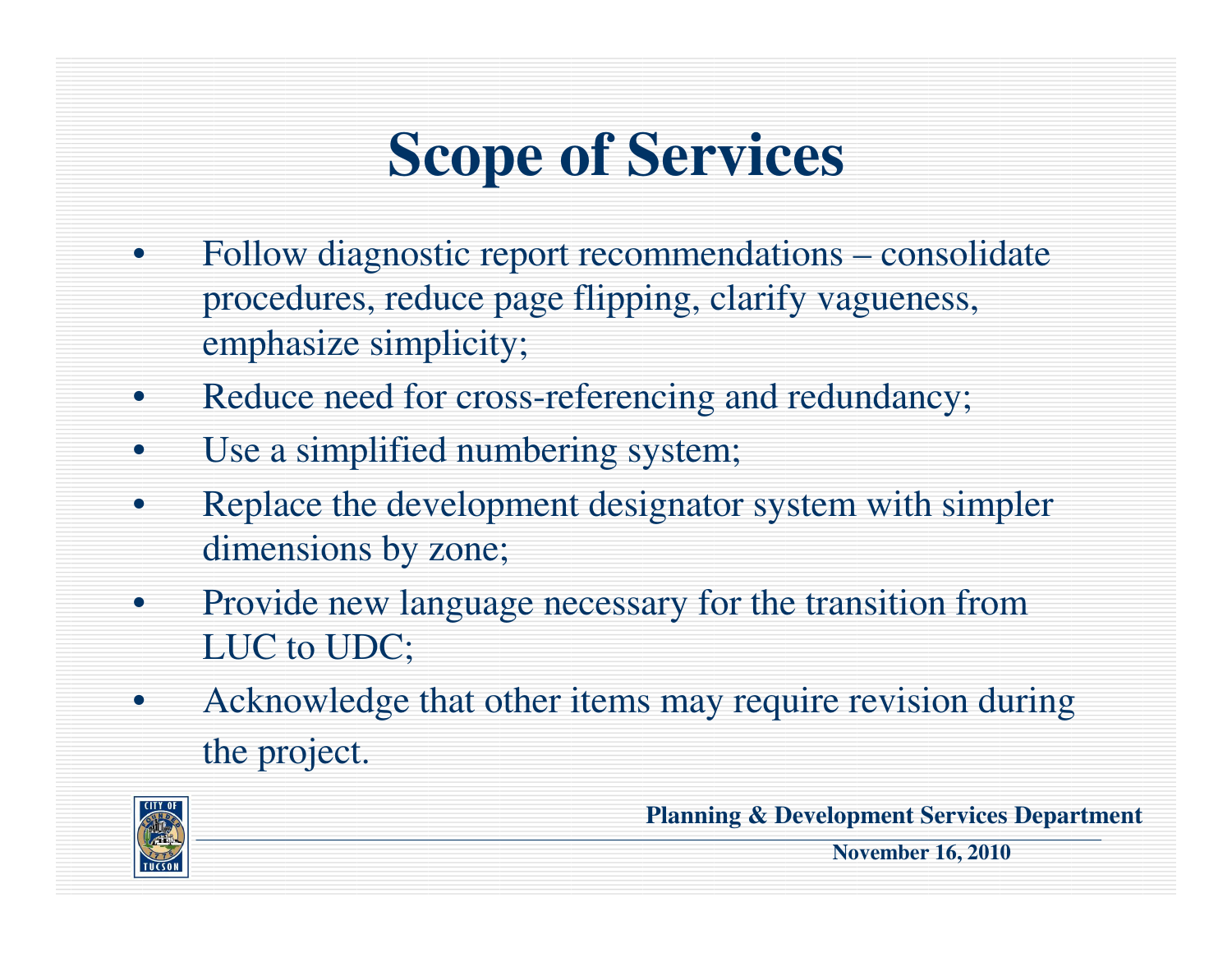#### **Unified Development Code Organization**

- **Article I: General Provisions** (Scope/applicability, severability, relationship to other ordinances, etc.)
- **Article II: Review Authorities** (Who makes decisions, scope of powers of decision-making bodies with summary table)
- **Article III: Review Procedures** (Procedures for each review or permit type, e.g., rezonings and variances, with summary tables and flow charts)
- **Article IV: Zone Districts** (Listing of all zoning districts, permitted uses, and special district regulations)
- Article V: Use Regulations (Standards for special exception uses, temporary uses, accessory uses, etc.)
- **Article VI: Dimensional Standards and Measurements (**Height, setback, and similar dimensions; rules for measurements)
- **Article VII: Development Standards** (Standards such as parking, loading, landscaping, native plant preservation)
- **Article VIII: Subdivision Standards** (Standards for subdivisions,)
- Article IX: Nonconformities (Provisions for nonconforming uses, structures, and lots)
- **Article X: Enforcement and Penalties (**Zoning enforcement standards and procedures**)**

**Article XI: Definitions and Rules of Construction** 



**Planning & Development Services Department**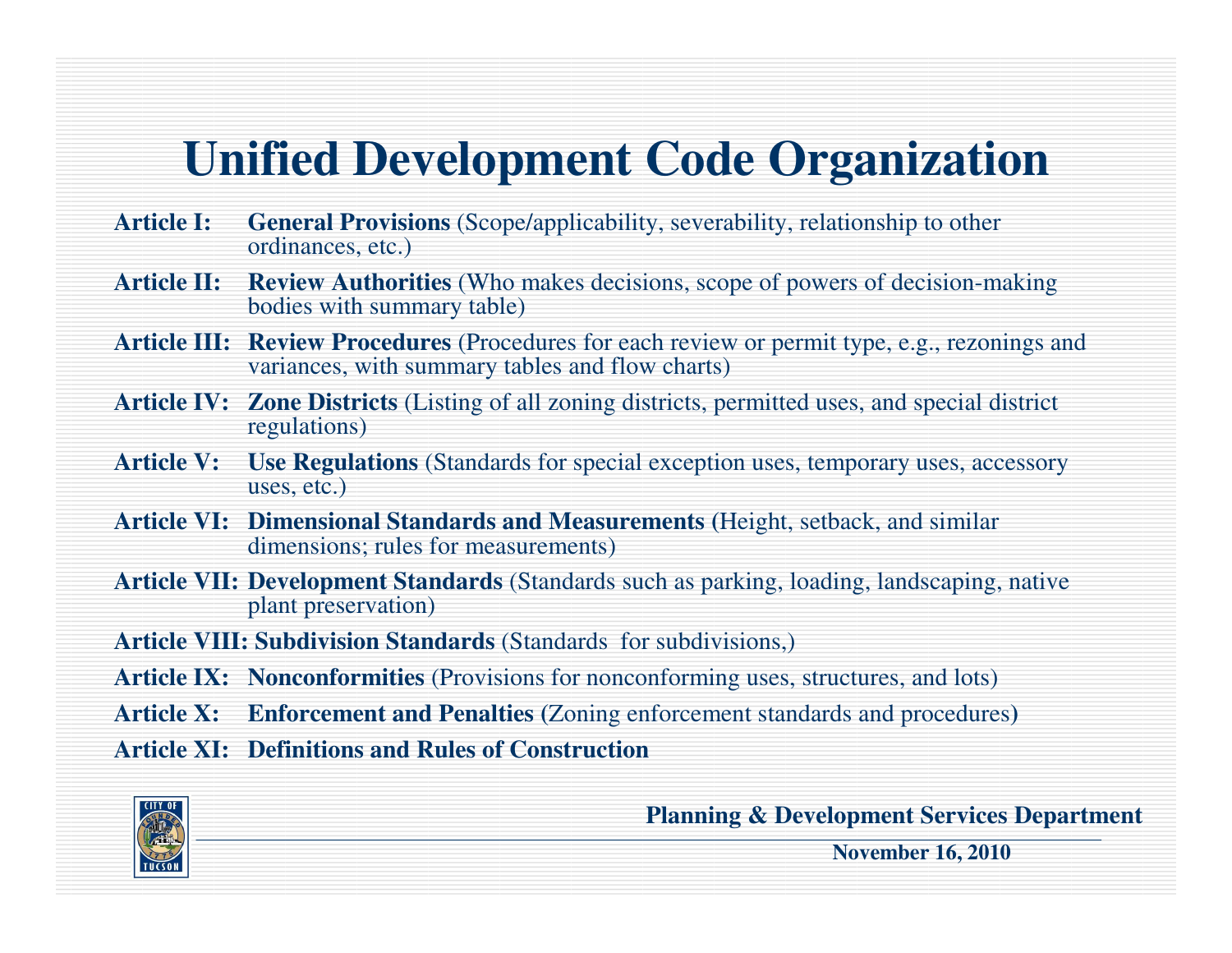#### **New Development Review Documents**

- **Unified Development Code**
- **Administrative Manual**
	- Submittal requirements
	- Fees
	- Miscellaneous Lists
- **Technical Manual**
	- Engineering standards
	- Other non-zoning development standards
	- Historic Preservation Zone design standards
	- Miscellaneous zoning design standards.



**Planning & Development Services Department**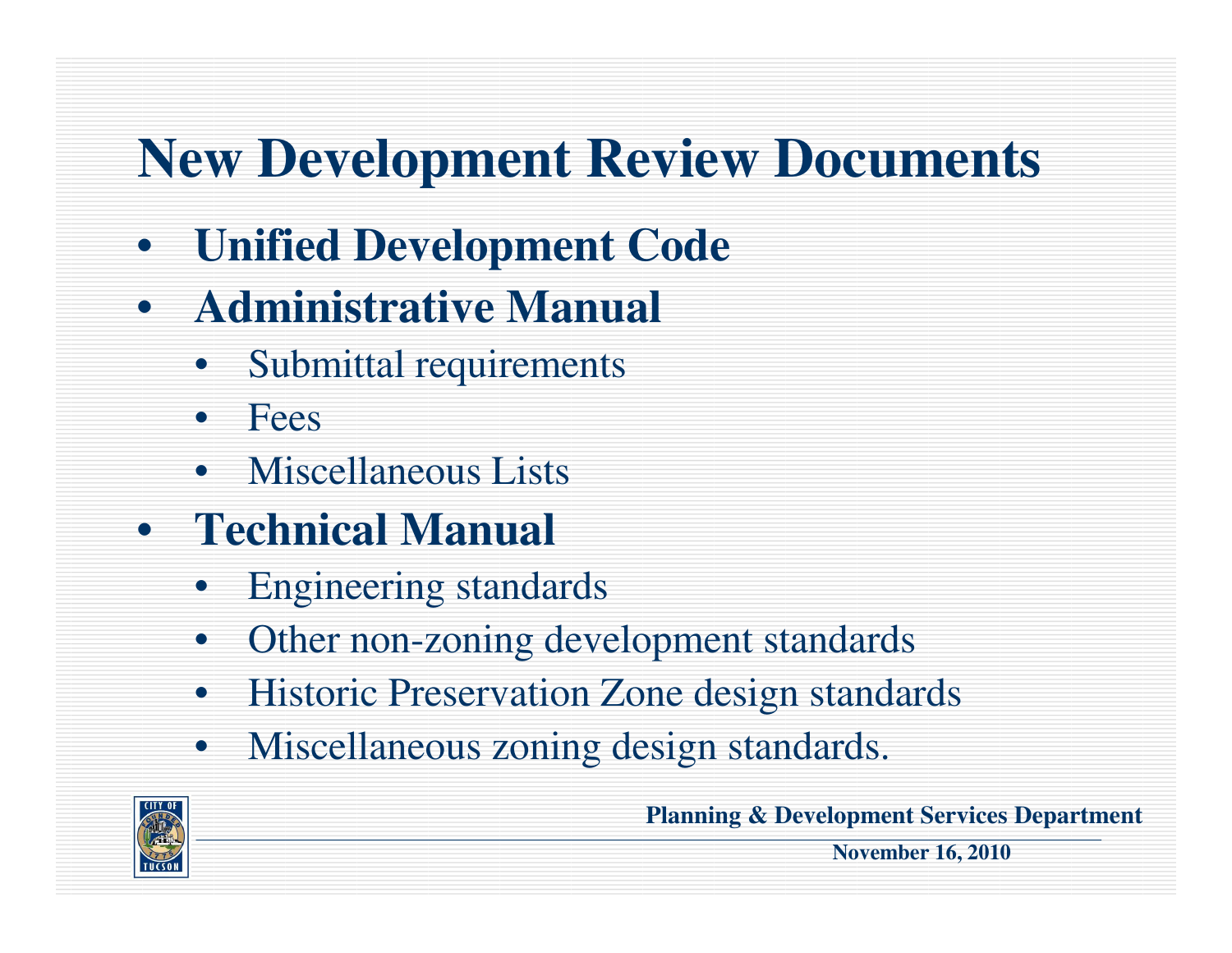#### **Articles Ready for Final Draft**

- Article 1 General Provisions
- Article 2 Review Authorities
- Article 9 Nonconformities
- Article 10 Enforcement and Penalties



**Planning & Development Services Department**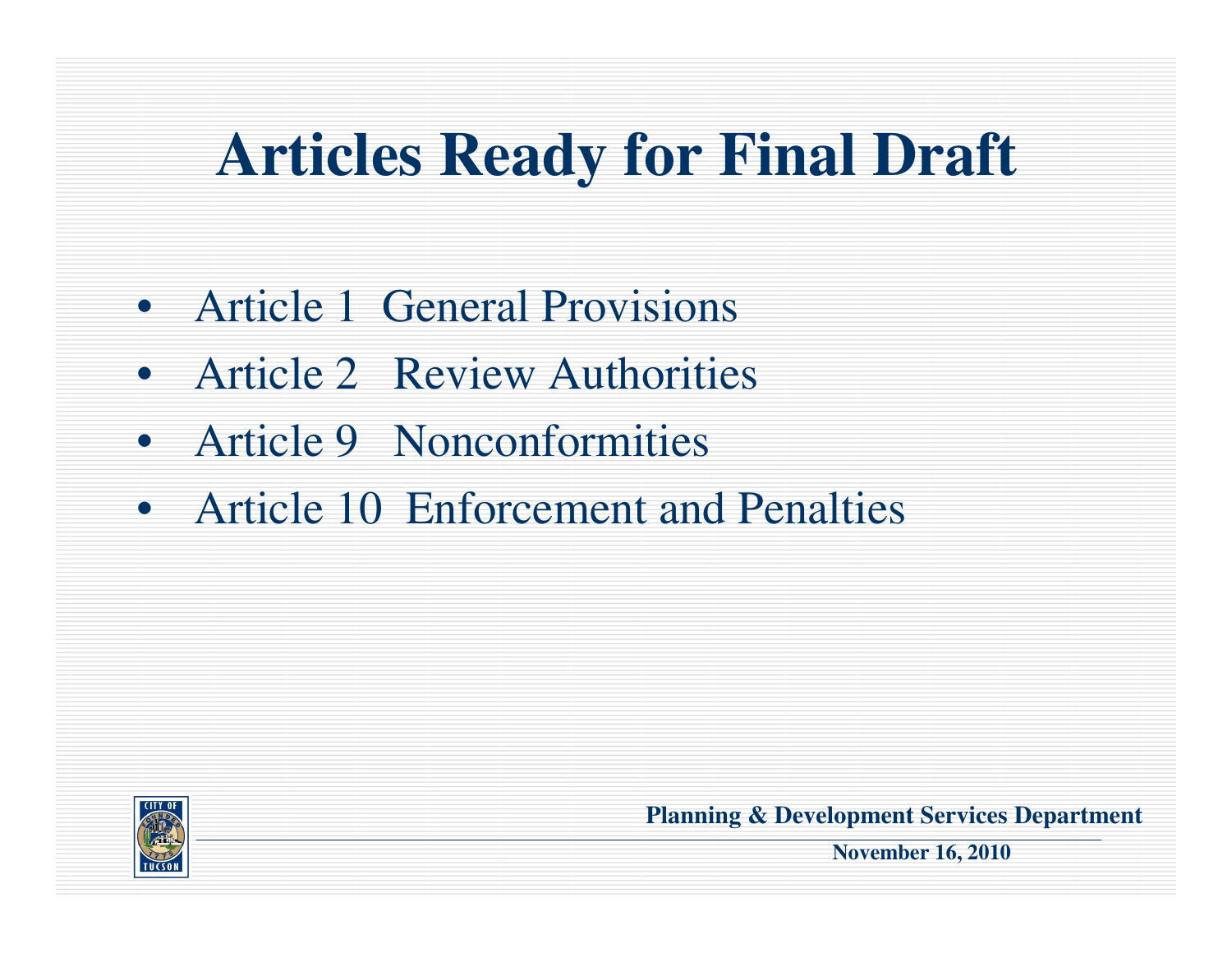## **Articles Being Reviewed by Staff**

- Article 3 Procedures
- Article 6 Dimensions and Measurements
- Article 8 Subdivisions



**Planning & Development Services Department**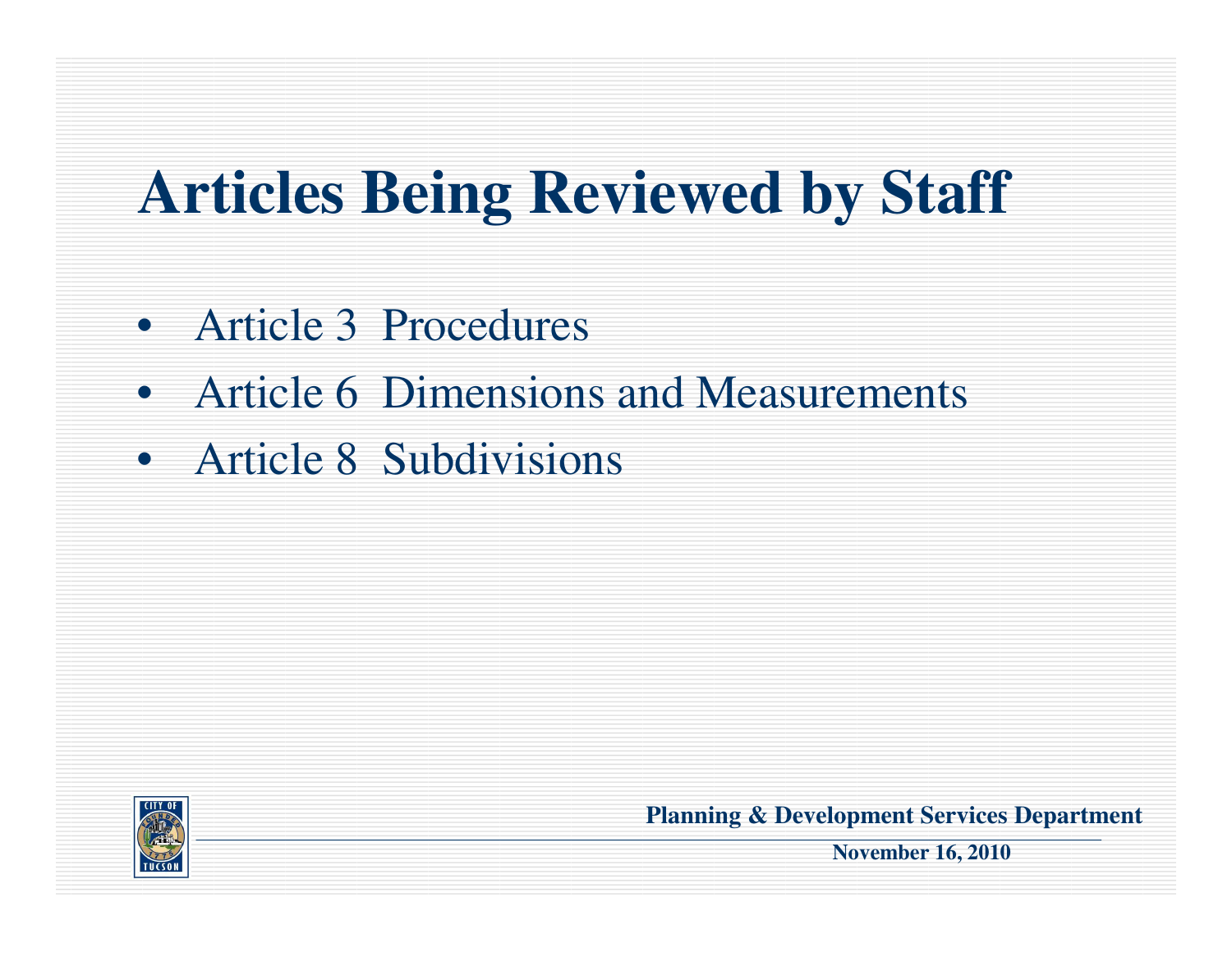#### **Articles Being Reviewed by Consultant**

- Article 4 Zone Districts
- Article 5 Use Regulations
- Article 7 Development Standards
- Article 11 Definitions



**Planning & Development Services Department**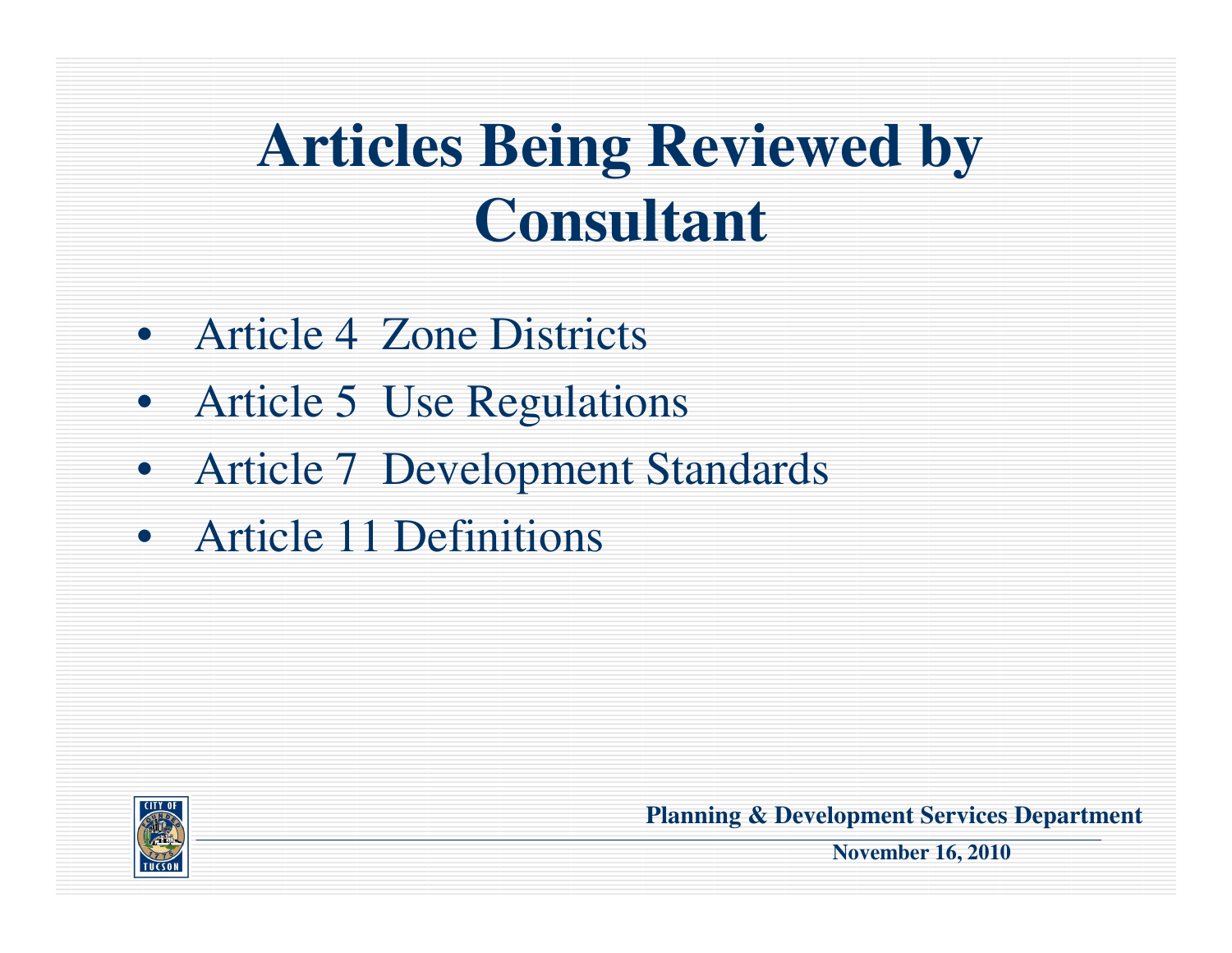## **Timeline**

- **December 2010** All the articles delivered to Staff.
- **January 2011** Staff returns articles with comments to the consultant.
- **March 2011** Consultant returns preliminary final draft.
- **June 2011** Consultant returns final draft.
- **July-September 2011** Staff meets with LUC Committee and Planning Commission.
- **October December 2011** Commission Hearings.
- **February- March 2012** Mayor and Council Hearing.



**Planning & Development Services Department**